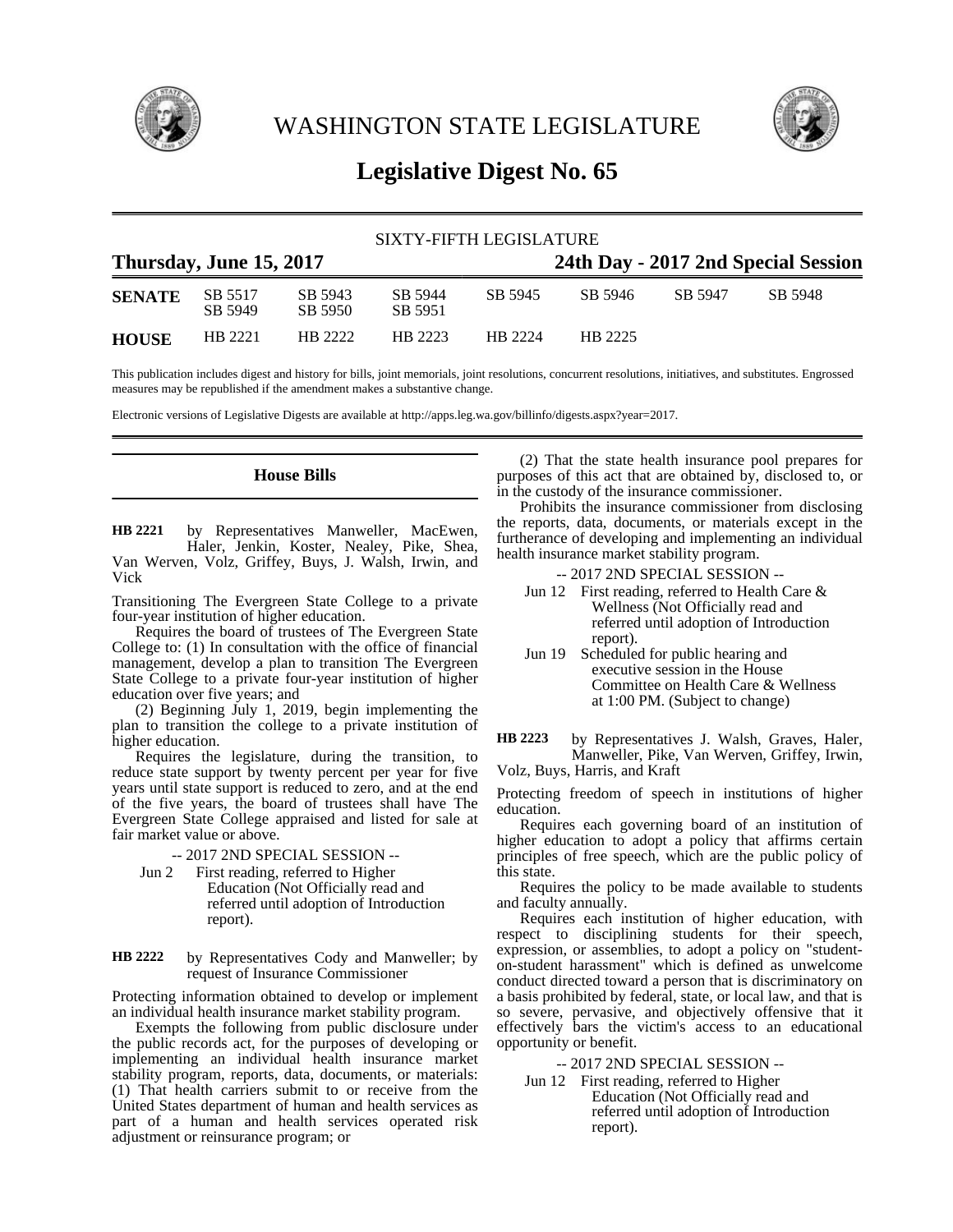by Representatives MacEwen, Dolan, Appleton, Haler, Harris, Sells, Tarleton, J. Walsh, Santos, and Doglio; by request of Superintendent of Public Instruction **HB 2224**

Providing flexibility in high school graduation requirements and supporting student success during the transition to a federal every student succeeds actcompliant accountability system.

Finds that locally directed intervention strategies, including transition courses, opportunities to take more diverse assessments, dual credit courses, and more sustained focus on providing college and career guidance through students' high school and beyond plans, would better prepare students for postsecondary college and career opportunities.

Declares an intent to: (1) Move the statewide required assessment to the tenth grade for reading, writing, and mathematics; and

(2) Expand alternatives to the assessment when a student does not meet standard on the tenth grade assessment.

-- 2017 2ND SPECIAL SESSION --

Jun 14 First reading, referred to Education (Not Officially read and referred until adoption of Introduction report).

by Representatives Slatter, Senn, Robinson, Appleton, Chapman, Ryu, Sells, Stanford, Tarleton, Santos, Peterson, Macri, Pollet, Doglio, Reeves, **HB 2225**

Pellicciotti, and Valdez

Aligning Washington's greenhouse gas emissions limits with those established by the United States' commitment under the 2015 Paris climate agreement.

Requires the state, by 2025, to reduce greenhouse gas emissions to twenty-six percent below 2005 levels, and make best efforts to reduce greenhouse gas emissions to twenty-eight percent below 2005 levels, consistent with the commitment submitted to the United Nations as the intended nationally determined contribution by the United States under the 2015 Paris climate agreement.

-- 2017 2ND SPECIAL SESSION --

Jun 14 First reading, referred to Environment (Not Officially read and referred until adoption of Introduction report).

### **Senate Bills**

by Senators Wilson, Rivers, Cleveland, Hobbs, King, Sheldon, Miloscia, Brown, Angel, Warnick, Keiser, and Schoesler **SB 5517**

Concerning rail dependent uses for purposes of the growth management act and related development regulations.

(AS OF SENATE 2ND READING 6/13/17)

Authorizes a county located to the west of the crest of the Cascade mountains that has both a population of at least four hundred thousand and a border that touches another state, and any city in the county, to adopt development regulations to assure that agriculture, forest,

and mineral resource lands adjacent to short line railroads may be developed for freight rail dependent uses.

Authorizes a county located to the west of the crest of the Cascade mountains that has both a population of at least four hundred thousand and a border that touches another state, and any city in the county, to: (1) Include development of freight rail dependent uses on land adjacent to a short line railroad in the transportation element required by RCW 36.70A.070; and

(2) Modify development regulations to include development of freight rail dependent uses that do not require urban governmental services in rural lands.

- -- 2017 REGULAR SESSION --
- Jan 26 First reading, referred to Local Government.
- Feb 2 Public hearing in the Senate Committee on Local Government at 1:30 PM.
- Feb 9 LGOV Majority; do pass. Minority; without recommendation. Executive action taken in the Senate Committee on Local Government at 1:30 PM.
- Feb 10 Passed to Rules Committee for second reading.
- Feb 21 Placed on second reading by Rules Committee.
- Feb 28 Floor amendment(s) adopted. Rules suspended. Placed on Third Reading.
	- Third reading, passed; yeas, 38; nays, 11; absent, 0; excused, 0. -- IN THE HOUSE --
- Mar 2 First reading, referred to Environment (Not Officially read and referred until adoption of Introduction report).
- Mar 21 Public hearing in the House Committee on Environment at 1:30 PM.
- Apr 23 By resolution, returned to Senate Rules Committee for third reading. -- IN THE SENATE --
	- Placed on Rules White Sheet.
	- -- 2017 1ST SPECIAL SESSION --
- Apr 24 By resolution, reintroduced and retained in present status.
	- -- 2017 2ND SPECIAL SESSION --
- May 23 By resolution, reintroduced and retained in present status.
- Jun 13 Placed on third reading by Rules Committee. Rules suspended. Returned to second reading. Floor amendment(s) adopted. Rules suspended. Placed on Third Reading. Third reading, passed; yeas, 37; nays, 10; absent, 0; excused, 2.

by Senator Ericksen **SB 5943**

Cleaning up contaminated sites across Washington.

Revises the model toxics control act to address the cleaning up of contaminated sites across the state.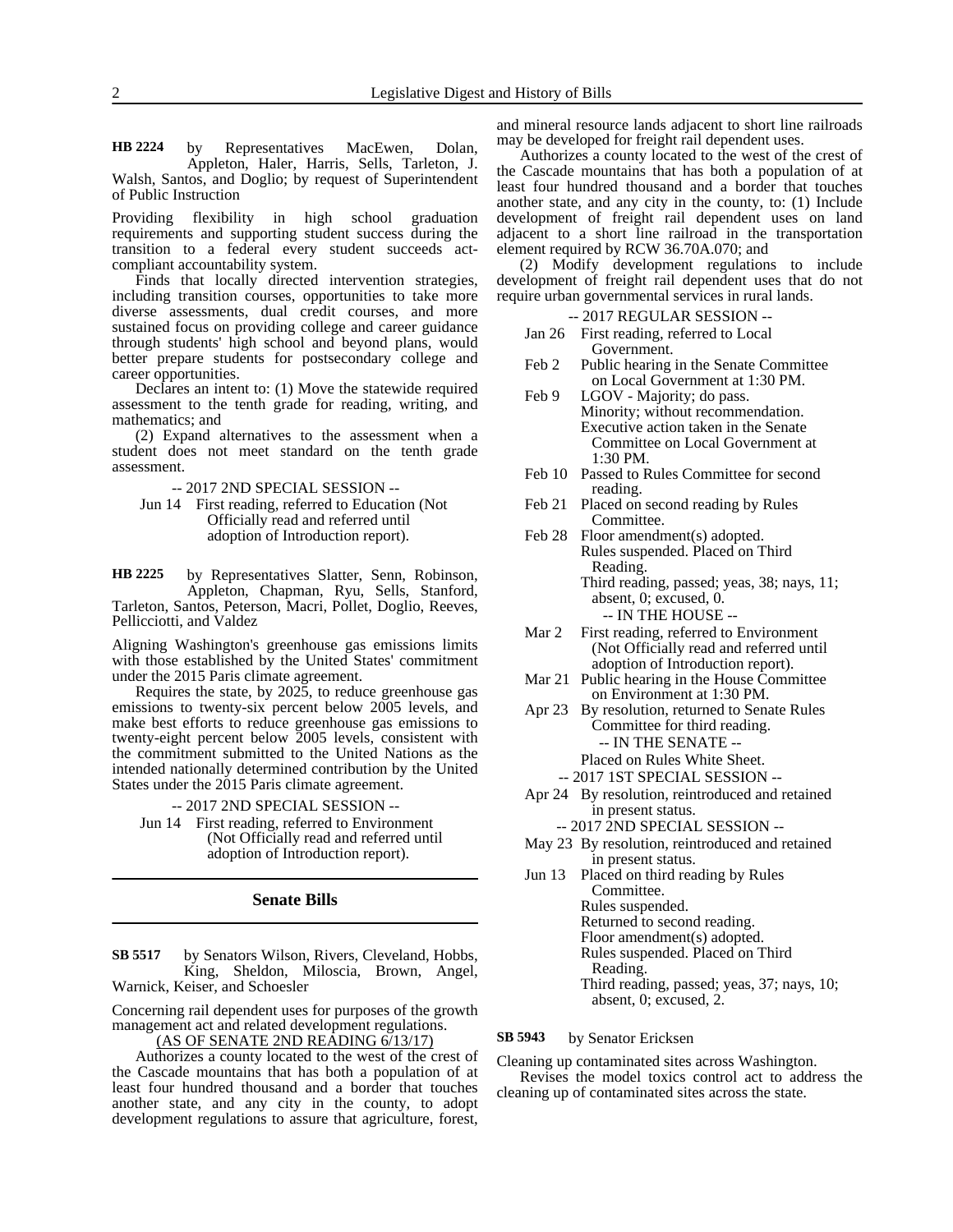-- 2017 2ND SPECIAL SESSION --

| First reading, referred to Energy,            |
|-----------------------------------------------|
| Environment & Telecommunications.             |
| Jun 14 Public hearing in the Senate Committee |
| on Energy and Environment &                   |
| Telecommunications at 10:00 AM.               |
|                                               |

#### by Senator Becker **SB 5944**

Concerning negligent entrustment by rental car agencies.

Provides that a person who rents a motor vehicle to another person and does not comply with the requirements of RCW 46.20.220 (section 1 of this act) may be held liable for negligent entrustment.

### -- 2017 2ND SPECIAL SESSION --

Jun 1 First reading, referred to Law & Justice.

by Senators Zeiger, Takko, Miloscia, and **Conway SB 5945**

Addressing the siting of schools and school facilities.

States that the growth management act does not prohibit: (1) A county from authorizing the siting of a school in a rural area that serves students that reside in an urban growth area or a local jurisdiction from extending public facilities and utilities to serve a school sited in a rural area if certain requirements are met; or

(2) Either the expansion or modernization of an existing school in a rural area or the placement of portable classrooms at an existing school in a rural area.

Authorizes a public facility or utility, when the facility or utility has been extended beyond the urban growth area to serve a school, to serve a property in addition to the school if a property owner so requests.

-- 2017 2ND SPECIAL SESSION --

- Jun 5 First reading, referred to Early Learning & K-12 Education.
- Jun 12 EDU Majority; do pass. Minority; do not pass. Public hearing and executive action taken in the Senate Committee on Early Learning & K-12 Education at 2:30 PM.
- Jun 13 Passed to Rules Committee for second reading. Placed on second reading by Rules

Committee.

#### by Senator Fortunato **SB 5946**

Transitioning The Evergreen State College to a private four-year institution of higher education.

Requires the board of trustees of The Evergreen State College to: (1) In consultation with the office of financial management, develop a plan to transition The Evergreen State College to a private four-year institution of higher education over five years; and

(2) Beginning July 1, 2019, begin implementing the plan to transition the college to a private institution of higher education.

Requires the legislature, during the transition, to reduce state support by twenty percent per year for five years until state support is reduced to zero, and at the end of the five years, the board of trustees shall have The Evergreen State College appraised and listed for sale at fair market value or above.

-- 2017 2ND SPECIAL SESSION --

Jun 7 First reading, referred to Higher Education.

#### by Senator Pearson **SB 5947**

Concerning the Columbia river salmon and steelhead endorsement program.

Delays, until June 30, 2019, the expiration of the Columbia river recreational salmon and steelhead endorsement program.

-- 2017 2ND SPECIAL SESSION --

Jun 9 First reading, referred to Natural Resources & Parks.

#### by Senator Chase **SB 5948**

Restoring the taxation of intangible property to provide additional funding for public schools.

Establishes the restore school funding through property tax fairness act of 2017.

Eliminates the exemption of intangible property from state property taxes.

Provides for the levy of a tax on certain intangible property.

Defines the types of intangible property subject to tax.

Provides tax exemptions and provides for the administration of the tax.

Provides for submission of this act to a vote of the people.

-- 2017 2ND SPECIAL SESSION --

Jun 9 First reading, referred to Ways & Means.

#### by Senator Chase **SB 5949**

Concerning private school testing and graduation requirements.

Removes certain exemptions from graduation requirements for private school students with regard to meeting the student learning goals, obtaining a certificate of academic achievement or individual achievement, and mastering the essential academic learning requirements.

-- 2017 2ND SPECIAL SESSION --

Jun 9 First reading, referred to Early Learning & K-12 Education.

### by Senator Rivers; by request of Insurance Commissioner **SB 5950**

Protecting information obtained to develop or implement an individual health insurance market stability program.

Exempts the following from public disclosure under the public records act, for the purposes of developing or implementing an individual health insurance market stability program, reports, data, documents, or materials: (1) That health carriers submit to or receive from the United States department of human and health services as part of a human and health services operated risk adjustment or reinsurance program; or

(2) That the state health insurance pool prepares for purposes of this act that are obtained by, disclosed to, or in the custody of the insurance commissioner.

Prohibits the insurance commissioner from disclosing the reports, data, documents, or materials except in the